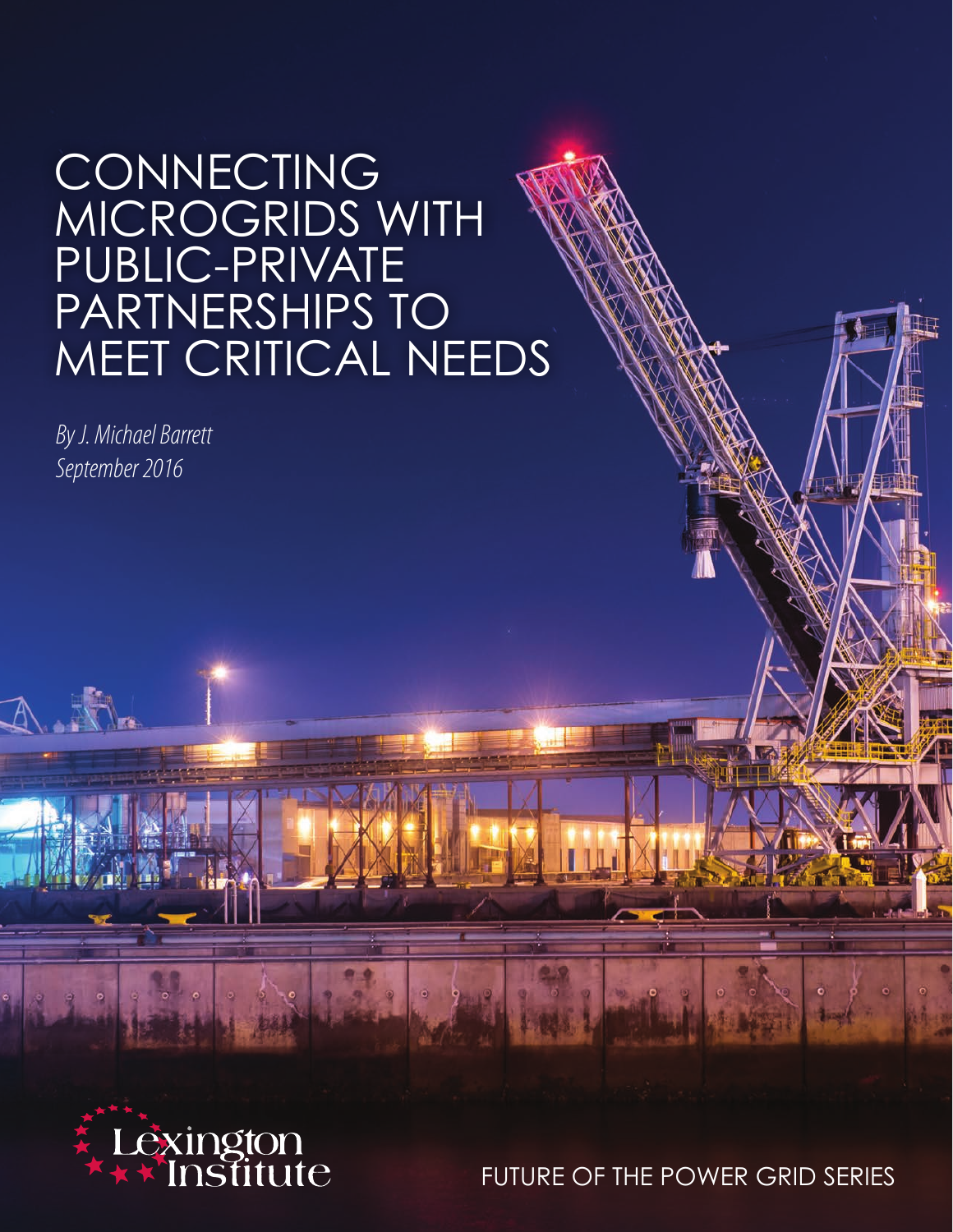## CONNECTING MICROGRIDS WITH PUBLIC-PRIVATE PARTNERSHIPS TO MEET CRITICAL NEEDS

## FUTURE OF THE POWER GRID SERIES

*By J. Michael Barrett September 2016*

## **TABLE OF CONTENTS**

| Public-Private Partnerships for Managing Costs and Organizational Structure9 |
|------------------------------------------------------------------------------|
|                                                                              |
|                                                                              |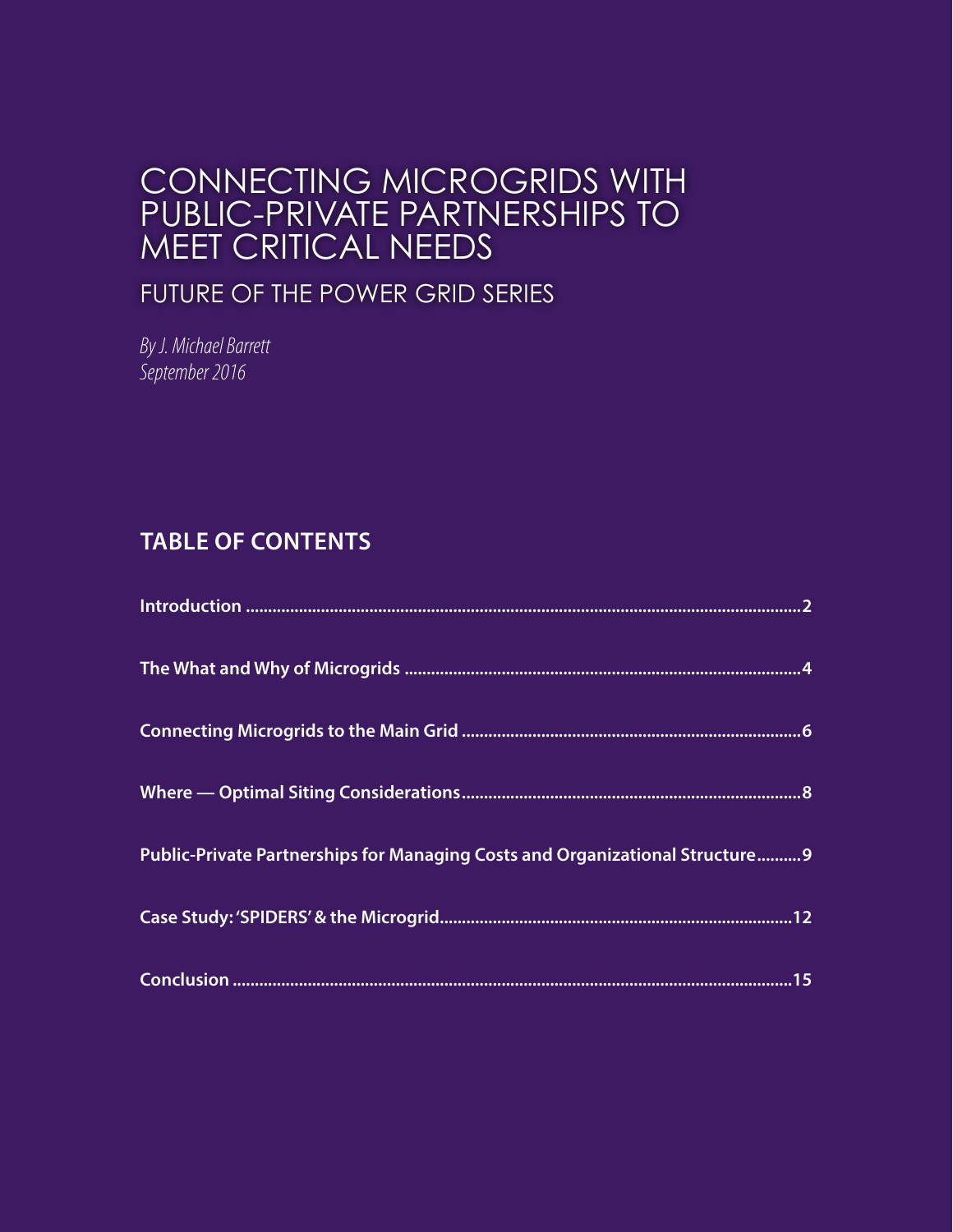## **EXECUTIVE SUMMARY**

oving forward with plans to address the modernization needs of the nation's electric grid is a vast undertaking, estimated to require some \$2 trillion of investment over the next two decades. Providing the electricity that of the nation's electric grid is a vast undertaking, estimated to require some \$2 trillion of investment over the next two decades. Providing the electricity that has become so essential to all aspects of American business, governmental and daily life requires updating not only the infrastructure and technology, but also the business and governance models that support it.

For example, as "smart grid" systems allow for two-way communication between the providers and end-users of electric power, the advanced capabilities required to effectively manage the constantly-changing conditions, user-demand and even the mix of energy sources that create enough supply, have become substantially more complex.

Fortunately, innovation is playing a major role in meeting these newly emerging challenges. Leadership from the federal departments of Energy, Defense and Homeland Security also has advanced through numerous modernization initiatives, as discussed in this report. Perhaps the most important example of this is the development of various pilot projects and experimental microgrids – miniature, self-contained power grids that can deploy the latest technologies, efficiently harness resources, and ensure localized community support through effective Public-Private Partnerships.

Indeed, many microgrid models allow for innovative partnerships between power utilities, civilian government agencies, military installations and other entities. These arrangements are fostering development of microgrids that effectively address the critical needs of various stakeholders, while also solving challenges for siting, financing, and governing their implementation.

This report considers different models, factors and considerations that support the success of such partnerships.

*Details follow.*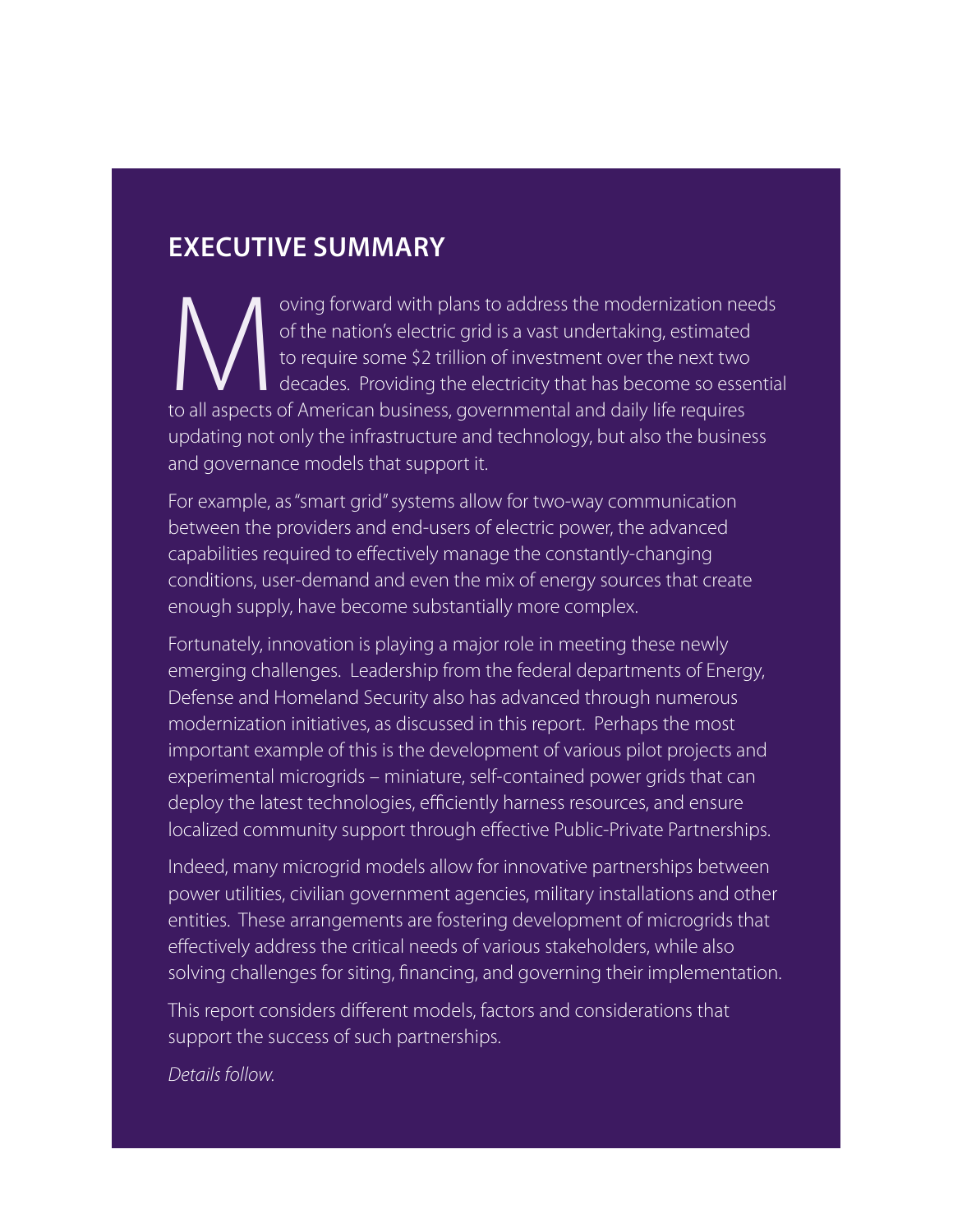## **INTRODUCTION**

The U.S. model of a mostly centralized and highly-regulated electrical power industry<br>takes advantage of overall scale to provide affordable and "always-on" power to<br>virtually any end-user across the country. At the same t takes advantage of overall scale to provide affordable and "always-on" power to virtually any end-user across the country. At the same time, there is rising concern over the negative externalities of the current power grid, over both power quality and reliability, to include resilience against any prolonged disruption to the system as a whole, environmental impacts, potential vulnerabilities including the energy wasted by old generation and transmission equipment. As a result, the economics that underpin America's current and future means for generating, transmitting and delivering reliable, stable and affordable electrical power are undergoing a period of significant change.

Fortunately, the move to a more modern grid architecture is supported by the recent emergence of affordable, digital, and highly interconnected technologies that enable the development of a so-called "smart grid", which relies on two-way communication between suppliers and customers to allow both supply and demand to vary based on changing market conditions. And, just as importantly, the underlying technologies of the smart grid also allow for the much more seamless integration of purpose-built microgrids able to serve the specific needs of certain users including the military, industrial parks, and highly sensitive technological research facilities.

As a result, microgrids, which are essentially miniaturized self-contained power grids, can take advantage of both the latest in terms of distributed generation sources (including



*Benefits from sharing assets and needs include maximizing efficiency of output from shared/optimized generation systems, shared capital and maintenance costs with opportunity to invest in newest technology to meet specific needs, and improved energy surety.*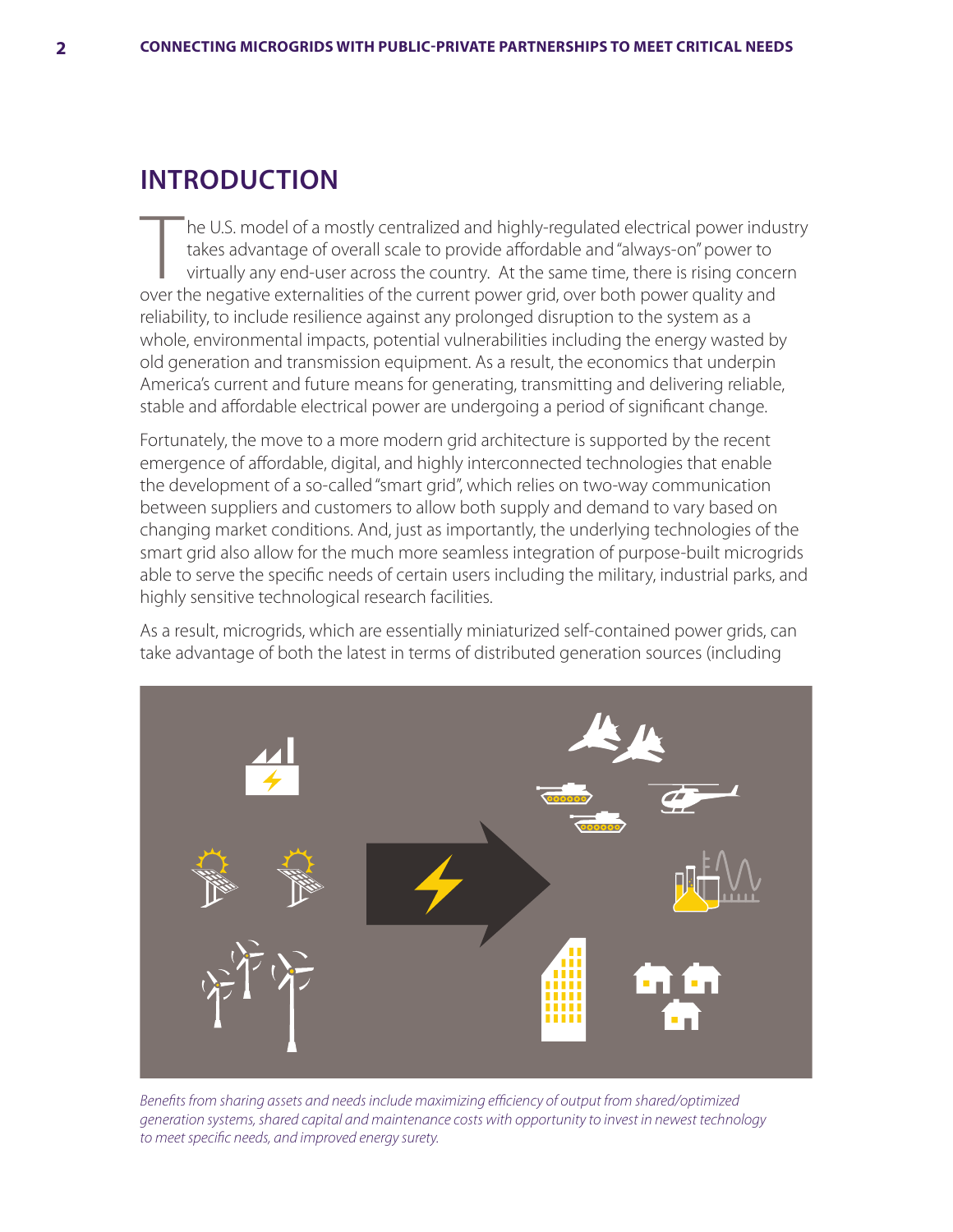solar, wind, etc.) while being small enough to offer a more manageable model for ensuring a stable and more resilient system. At the same time, we are in the early stages of a two-decades-long modernization effort that will spend a projected \$2 trillion to replace many aging pieces of the current electrical power grid infrastructure — a massive investment which offers a rare opportunity to re-think how the whole system of power generation, delivery and usage operates.

Given all these changes, there is a need for not only more modern technologies but also more updated governance and more collaborative cost, risk and resource-sharing. For example, Public-Private Partnerships between government and commercial entities can provide valuable solutions for addressing capital, facilities, or other needs, provided the details are optimally managed. For example, if a military base, civilian manufacturing facility, and local municipal critical infrastructure are all sharing a purpose-built microgrid, what are the practical impacts in terms of governance, regulatory oversight, costsharing, and preferred access to available power should a major disruption occur? More specifically:

- How can cooperation, financing, planning and shared responsibility be leveraged to strengthen the power grid for communities where vital national security functions share the grid with civilian communities?
- How can lines of communication be established and maintained for planning purposes and ongoing maintenance and improvements such that a microgrid can meet the essential needs of all users without becoming unaffordable?
- What should the relationship of the microgrid be with respect to the larger national power grid, and should certain resources be shared/integrated, and, if so, which ones, or should the microgrid exist solely as an island?

It is our hope that military, commercial, civic, scientific, industrial and other communities interested in the great potential of microgrids will be able to use this information as a starting point for assessing the practical, real-world benefits and associated costs and trade-offs involved in a smart, modern and resilient microgrid project. It does so by exploring, in order, "The What and Why of Microgrids", "Connecting Microgrids to the Main Grid", "Where: Optimal Siting Considerations", "Public-Private Partnerships for Managing Costs and Organizational Structure", and a case study, "SPIDERS and the Microgrid".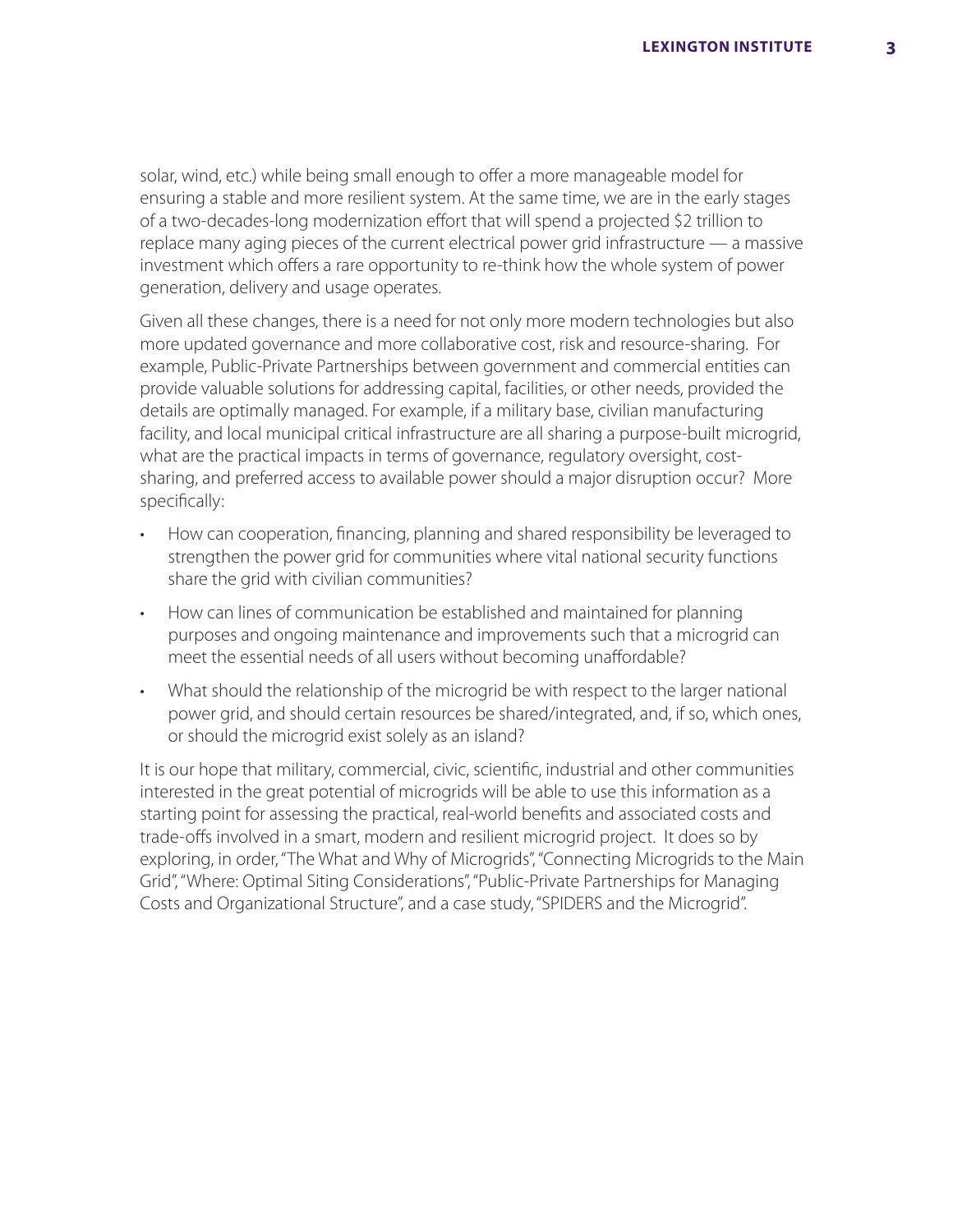#### **THE WHAT AND WHY OF MICROGRIDS**

Multiple converging characteristics are driving forward-looking military bases, industrial parks, universities, critical infrastructure owners/operators and other communities to invest in the emerging potential of efficient, environmentally beneficial, and secure microgrids.

As Patricia Hoffman, Assistant Secretary of Energy for Electricity Delivery and Energy Reliability, described in testimony to the House of Representatives, "Advanced distribution systems that use microgrids and other distribution control strategies to enhance operational response and system recovery will be crucial to next-generation electric distribution systems that support a 21st century economy and society."<sup>1</sup>

A microgrid can take many different forms, but at its core it is best thought of as a self-contained electrical power system that includes localized power generation and distribution in order to maximize the connection between the end-user needs and the key operating characteristics of that specific microgrid.

For example, for some communities the decision to move to a microgrid is mostly about a focus on easily integrating alternative energies. For others, especially energy intensive commercial entities, the main driver is the desire for price stability amid a changing costbenefit equation, for they recognize that the national power grid requires some \$2 trillion of upgrade costs over the next decade – costs that will be borne by the installed user base, and which therefore likely translates into significant and somewhat unpredictable cost growth.

At the same time, others desire more control over very precise voltage and qualityrelated characteristics that can be enabled by localized power generation using newer



*Solar panels form part of the Renewable Hydrogen Fueling and Production Station on Joint Base Pearl Harbor-Hickam. It is the only hydrogen station in Hawaii and about 30 hydrogen-powered vehicles use the JBPHH station. (Image: U.S. Navy, Mass Communication Specialist 2nd Class Daniel Barker)*

transmission and distribution control technologies the overall grid is still years away from implementing. Finally, users such as military bases and critical infrastructure owners/operators have security concerns, including cybersecurity risks, that drive demand for a more resilient power supply to ensure mission critical activities can continue without any risk of power interruption. Indeed, in the face of mounting physical security concerns, evolving weather patterns and complex cyber integration challenges, ensuring the continued availability of power, come what may, is perhaps the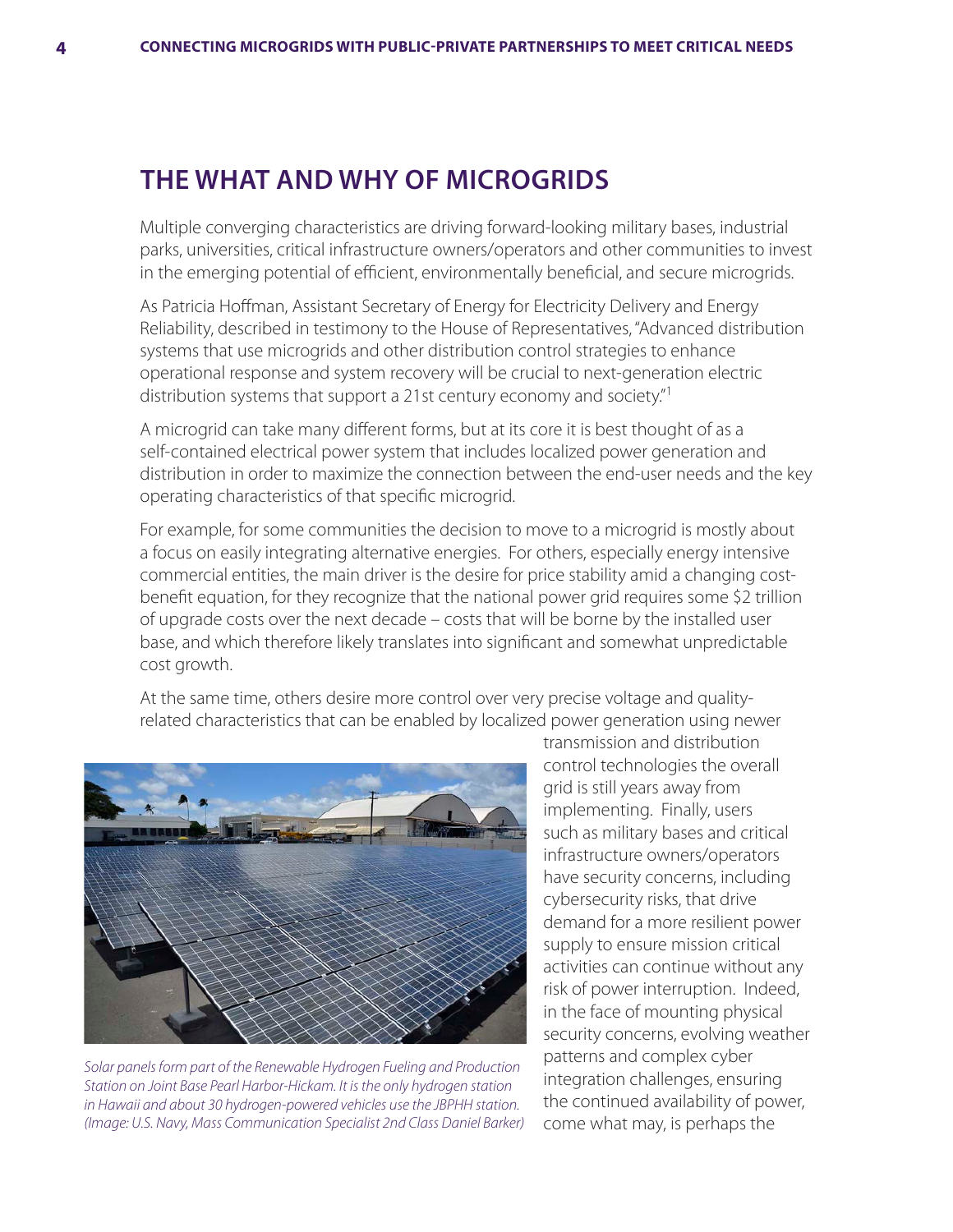*The cost-benefit equation for a microgrid includes factors that were once beyond the control of the end-user, namely the ability to mitigate prolonged outages and to operate off-grid for an extended time.* 

most significant consideration for national security entities.

And yet, an important challenge remains in properly accounting for the differences between the standard costs of staying on the grid versus the multi-faceted microgrid benefits of reduced environmental impacts, harnessing more modern and efficient real-

time generation and transmission technologies, and the value of an assured routine and *in extremis* power supply.

In other words, fully assessing the cost-benefit equation for a microgrid includes factors that were once beyond the control of the end-user, namely the ability to mitigate prolonged outages and to operate off-grid for an extended time. Indeed, without investing in a microgrid, often the only other way a user can insulate themselves from the risk of a power grid failure is to invest in a large number of heavy-duty back-up generators — most of which are relatively inefficient diesel generators that can be very costly as a means of providing even limited capability when used in a medium or long-term outage.

A microgrid, by contrast, creates energy surety at a stable cost, thereby offering a value that is akin to insurance, for it affords the ability to invest a little each day in higher operating costs in order to lessen the potential losses from a future prolonged outage. And this unique combination of benefits is why this movement is gaining momentum.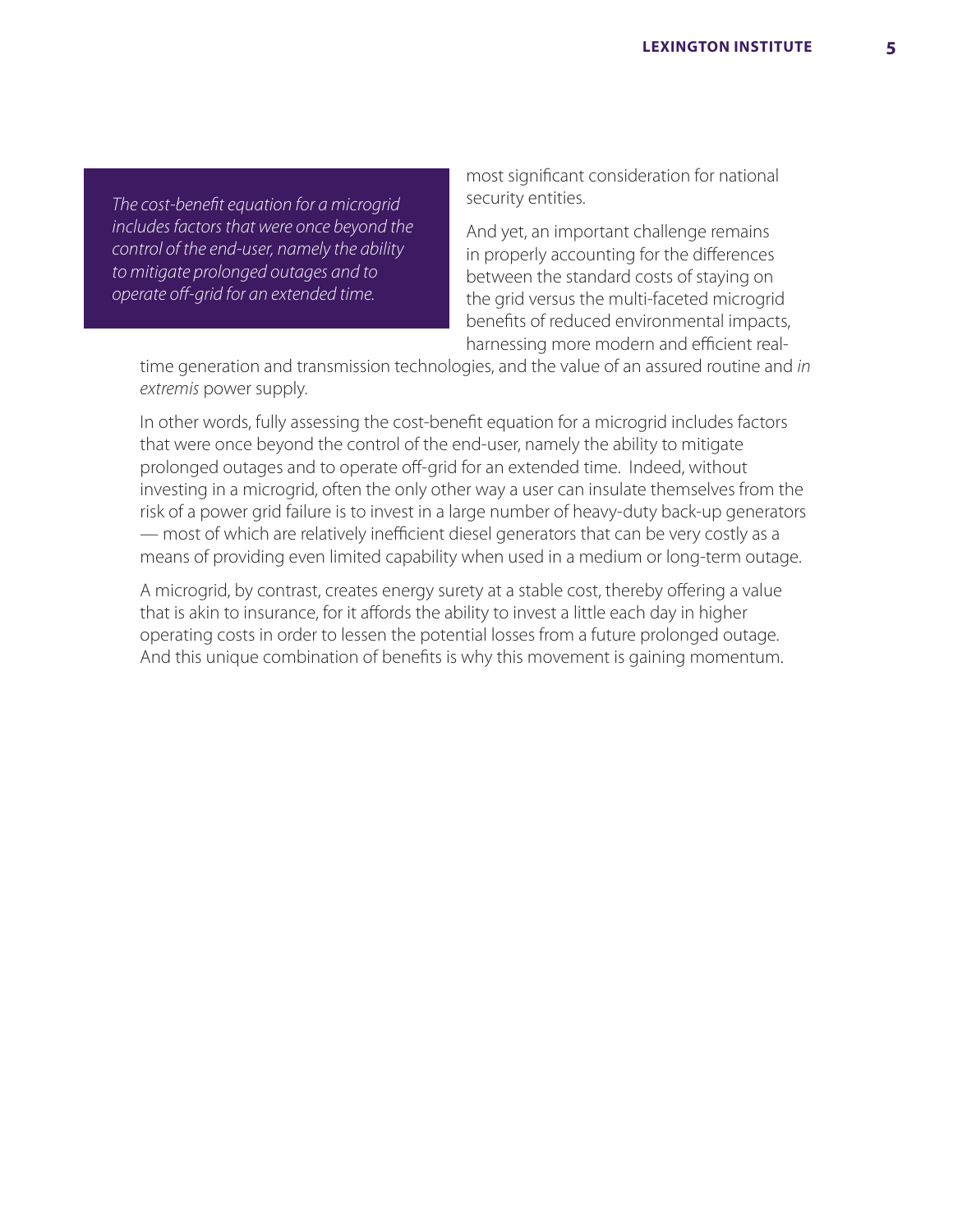## **CONNECTING MICROGRIDS TO THE MAIN GRID**

The costs and complexities of connecting locally-generated power to the national grid in a seamless fashion create significant challenges to the broader adoption of microgrids.

One of the main tenets of the cost-benefit case for development of microgrids is the ability to connect to the main power grid both as an access point for selling locally generated energy as well as for redundancy and reliability of electrical service. Indeed, while some microgrid users desire a complete move off the grid, for the vast majority a better solution is to blend both systems, sometimes selling their excess local power and at other times using the grid's power, whether it be due to local generation shortfalls or to cover downtime for a failure or offline repairs, etc.

In basic terms, the core technical issue in connecting local power sources to feed into the grid involves comingling, or "synchronizing," the electrical current generated from on-site power with that already flowing through the main grid in order to prevent mismatched and disruptive power flows that could affect the stability of the grid. This requires special care to avoid physical dangers to workmen as well as, often, upgrades to the local substation where you want to connect.



*One model for a connector of different power supplies is Pareto Energy's "GridLink" interconnection device, designed to seamlessly integrate multiple*  different power sources and connect them to the grid as a combined flow of energy. (Image: Pareto Energy, "NYU Polytechnic Institute in Brooklyn")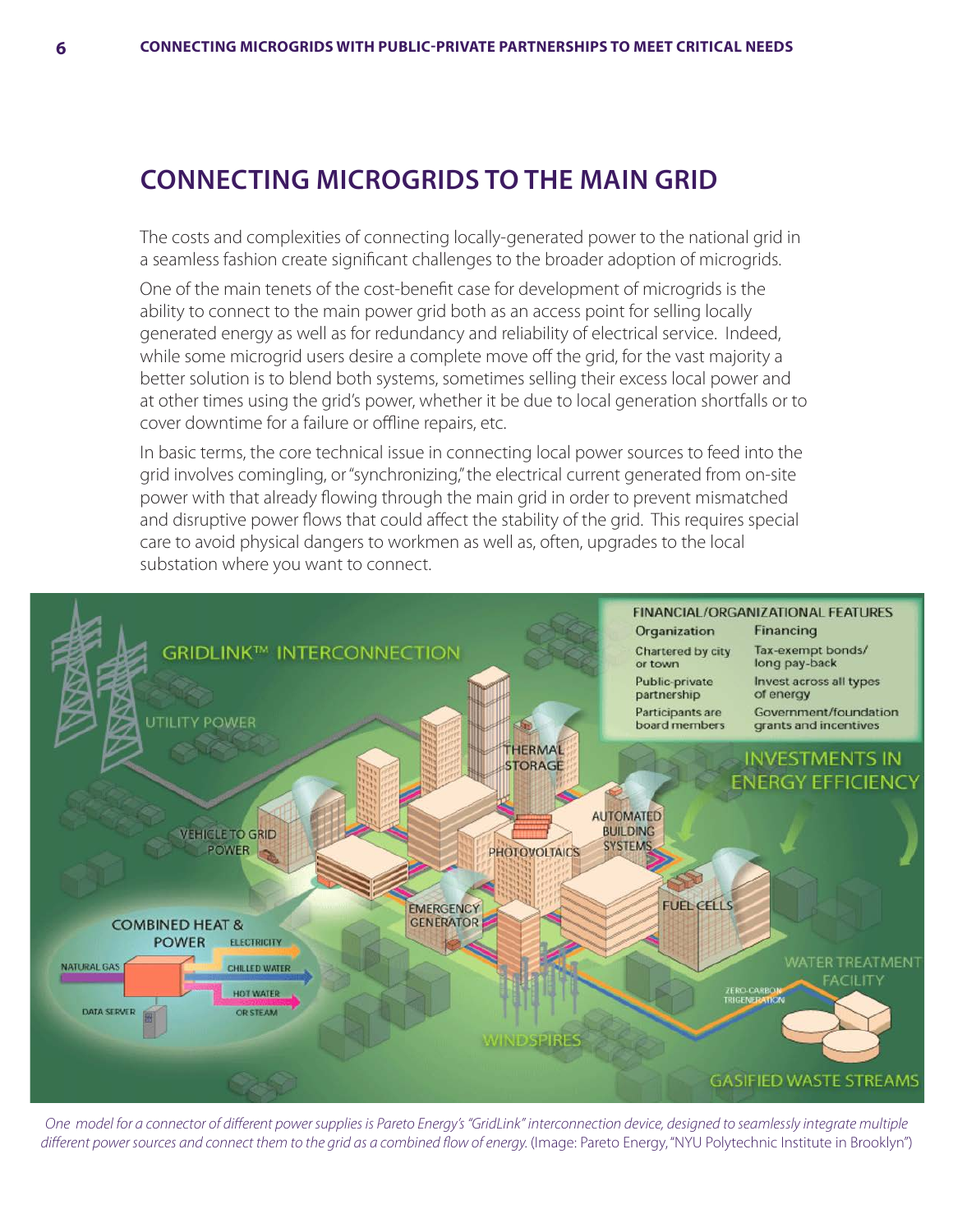However, a novel approach has been developed by Washington, DC-based Pareto Energy in the form of their proprietary "GridLink" interconnection device. Perhaps best thought of as an agnostic and seamless connector of differing forms of power supplies, Pareto describes GridLink as, "an innovative configuration of off-the-shelf, commercially-available power electronics equipment that is packaged into an eHouse. Its core consists of large inverters commonly used in the wind power industry to bring each power source in individually, combine these sources onto a single DC bus, and convert the combined power flows into a single AC current."2 In so doing, the GridLink approach essentially blends together the feed of one or more locally generated power flows into a single, easily ingestible flow that can be directly connected to the existing power grid's systems.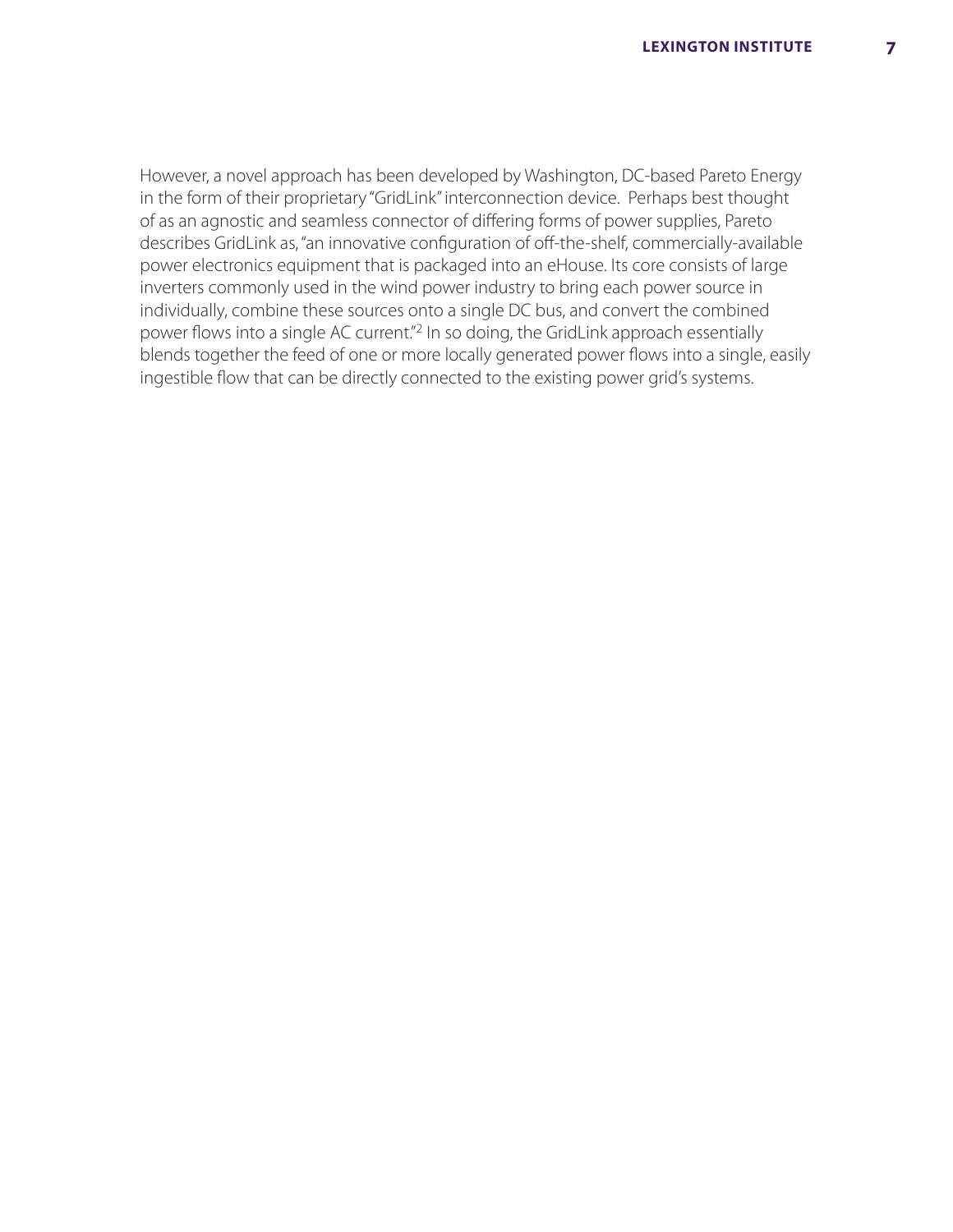## **WHERE — OPTIMAL SITING CONSIDERATIONS**

Microgrids are well-suited for locations servicing a discrete user base with relatively high energy needs and a recognized emphasis on energy surety. This includes users such as military bases, air and sea ports, industrial parks with a manufacturing component, and research universities.

Earlier this year, the federal Department of Energy launched a microgrid research study at UPS' Worldport and facilities in Louisville, Kentucky, to define institutional and regulatory challenges

#### *Where to Locate?*

*Military and/or commercial installations with the potential for a collocated cost-sharing partner such as a logistics or manufacturing hub or research university.*

associated with development of industrial-based resilient systems. The project focuses on a microgrid incorporating renewable energy systems and includes a robust Public-Private Partnership involving UPS, the State of Kentucky, Oak Ridge National Laboratory and Louisville Gas & Electric.

The UPS Worldport project represents one of a number of promising Public-Private Partnerships for the development of microgrids announced earlier this year under the Energy Department's Grid Modernization Initiative. Partners for other projects include electric utilities, universities, national energy laboratories and state agencies.

In selecting a location for microgrids the main ingredient is a key driver that is not well served by the existing national power grid. Be the impetus environmental, reliability and quality, or increased resilience against disruptions, the drive for change will need to be led by an entity with significant desire to create that change. Beyond the main user, any location where two or more additional users are already collocated presents an attractive potential deployment spot because of the ability to take full advantage of economies of scale, an expanded set of needs as well as available assets, and the ability to distribute costs more broadly.

Consider the following hypothetical set of end-users:

- A military installation needing a high degree of energy security and resilience, but which also has available lands for locating solar arrays;
- A technology research park that requires unusually precise voltage and amperage control for use in sensitive research systems; and
- A large-scale computer server farm in need of energy security and resilience while able to harness significant amounts of the heat created during the power generation process to drive always-on steam-powered air conditioning units, thereby significantly increasing overall efficiency of the microgrid system.

By pairing such complementary user needs all parties may be able to use the shared microgrid to meet their shared as well as specific needs.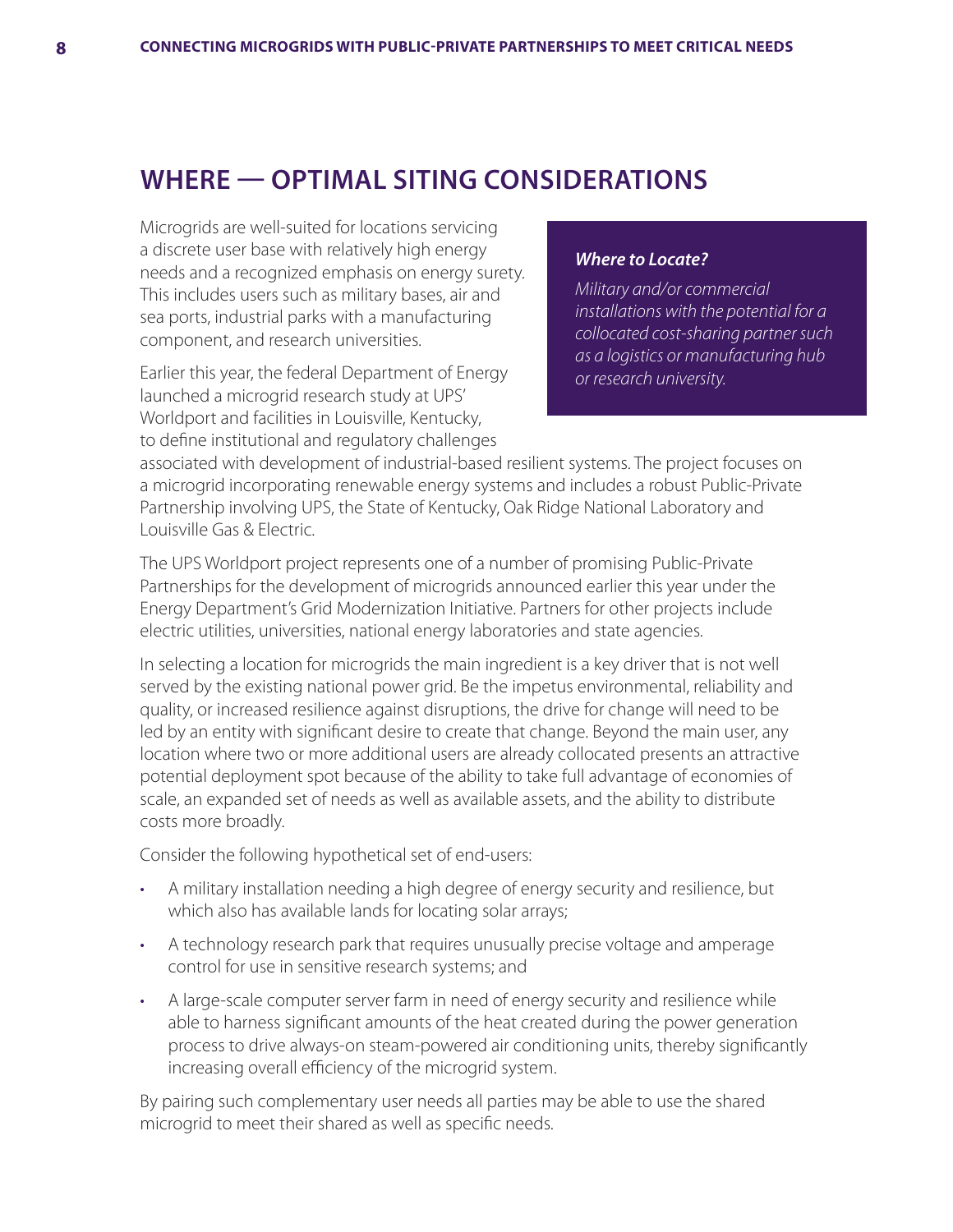#### **PUBLIC-PRIVATE PARTNERSHIPS FOR MANAGING COSTS AND ORGANIZATIONAL STRUCTURE**

Financing a microgrid and funding all the attendant new infrastructure (or upgrading current infrastructure) can present a significant barrier to moving forward. Sharing the up-front costs, enabling access to usable space, and locking in commitment of longterm users requires leveraging the complementary aspects of public and private sector partners. This may include joint financing from the private sector and some initial public funding along with use of tools such as Enhanced Use Leases for building on government property.

Often such partnerships depend on ensuring timely appropriation of government money to cover up-front costs, always a challenge in the politically-charged environment of using public taxpayer funds. This is even more true for nearly any project with long-term payback periods (i.e., accepting current costs to enable future savings), but even more so for ones with complex sequential steps involving the timing of funding as well as potential delays from environmental impact studies, cross-jurisdictional considerations, and other legal and regulatory issues.

#### **A PUBLIC-PRIVATE PARTNERSHIP ALLOWS A BROAD MIX OF PARTNERS TO OFFER AS WELL AS SHARE IN BENEFITS...**

- *Military and other Federal, State and Local partners with a specific energy need*
- *Private sector energy users*
- *Private sector investors*
- *Available land*
- *Tax Credits for environmentally beneficial projects*
- *Tax-free bonds*
- *Seeding for Infrastructure Bank*

Accordingly, the best way to meet these challenges is to ensure there is significant local support for a project, which in turn requires a transparent and inclusive Public-Private Partnership that leverages the strengths of each parties' resource base. For example, if the federal or state government can reduce the investment risk of the project by providing seed capital, issuing tax-exempt bonds, and/or signing a Letter of Intent to purchase energy for a guaranteed period of time, the private sector can then provide investment capital at more favorable rates because total project risk is reduced. Similarly, perhaps the most important economic leverage comes through combining different organizational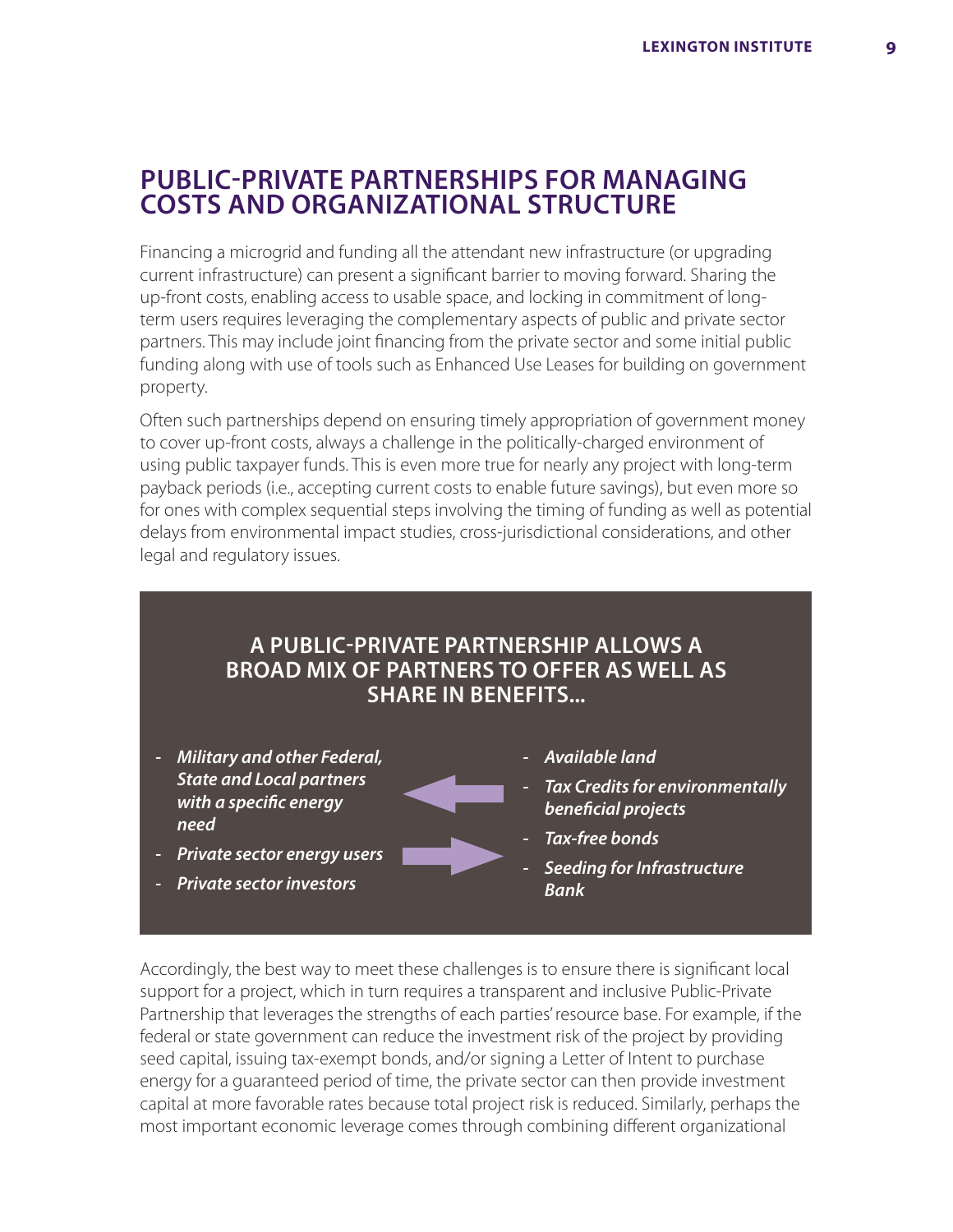structures to take advantage of existing special incentives. This is because "tax credits benefits do not offer any direct value to municipalities or tax-exempt organizations. However, municipalities can partner with private entities that can use the tax credits. This kind of partnership can lead to more favorable project economics."3

Specifically, a military installation may be able to provide under-utilized land for the power generation facilities at a below-market lease rate while also serving as a single focal point for environmental impact analysis and related studies. State and local governments can also play an important role. For example, "New Jersey has created a \$200 million resilience bank for the development of distributed energy resources at critical facilities. Other states, including California, Connecticut and New York, have developed Green Banks, which use public funding to leverage private capital; the funds may cover components of microgrids, such as solar energy."4 Combining these various sources can enable better cost-benefit calculations for all involved, thereby improving the likelihood of successful project implementation.

Importantly, in creating such a Public-Private Partnership the leaders of the initiative should form an executive council comprised of key users and relevant political and community stakeholders in order to enable both up-front support for the project as well as supporting long-term consensus on investments in security, upgrades, maintenance and other issues of collective risk.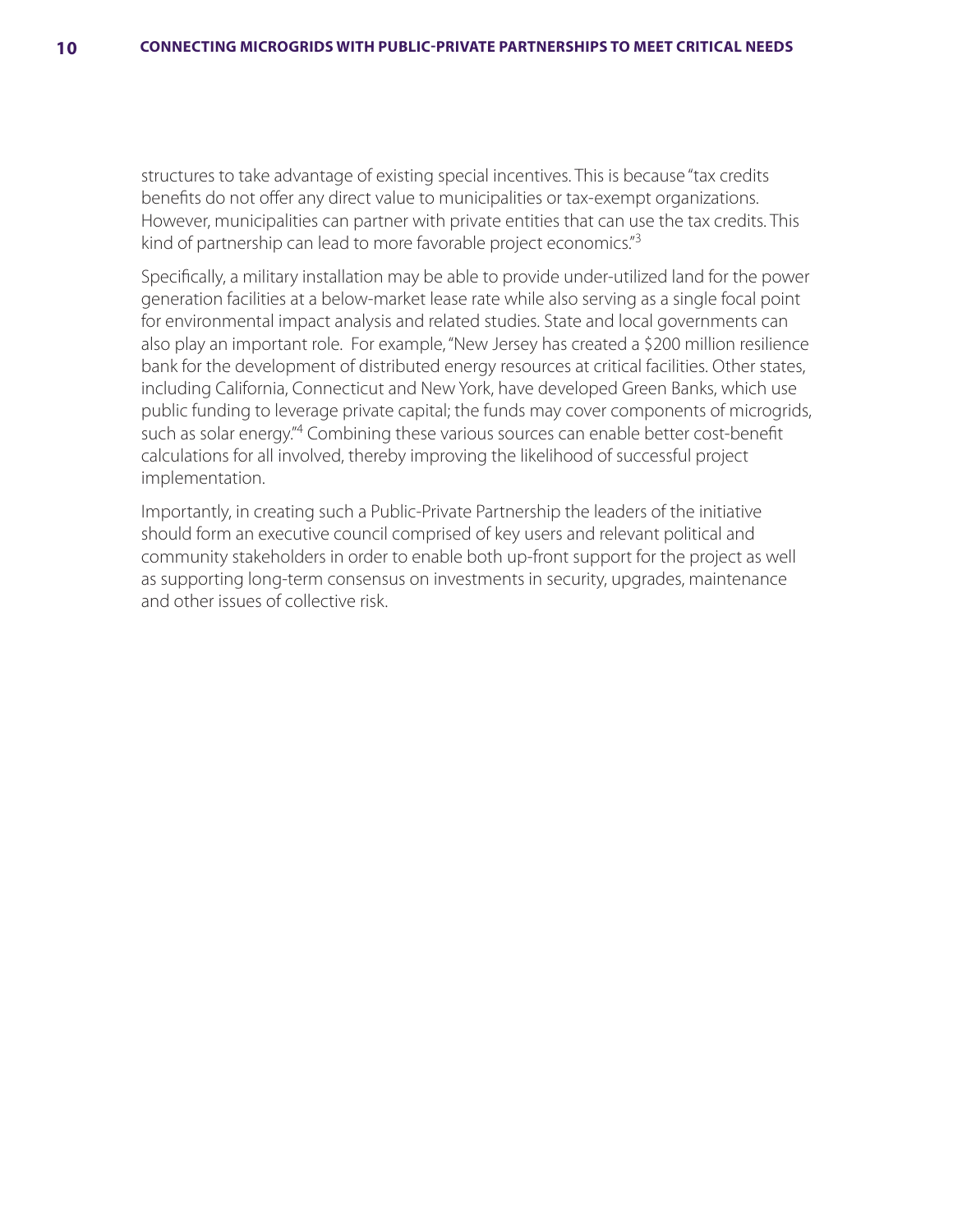## **ENERGY STORAGE**

Local power generation using solar, wind, hydro, or other sources can make a lot of sense for economic and environmental reasons. However, many such local energy sources produce power only during certain times, such as during daylight hours or when the wind is blowing.

The fact that electrical energy generally cannot be efficiently stored for later use and must instead be delivered for immediate consumption, creates a constraint which generates costs in terms of synchronizing supply and demand that outweigh many of its benefits.

There is hope on the horizon, however. Recent advances indicate that there is significant potential for design of ever more efficient and reusable batteries using novel materials. Research at Pacific Northwest National Laboratories' Advanced Battery Facility in areas as broad as gel-batteries, large liquid batteries, sodium sulfur batteries, supercapacitors, membrane batteries, redox flow batteries and new poly-ionics represent some of the most promising emergent options.<sup>5</sup>

Reports from Green Tech Media also describe several non-battery-based approaches, including chemistry-based solutions that apply excess energy during high production times to an electrolysis process to generate hydrogen and methane, then either storing the gases in large caverns for later use or cross-feeding the gas into pipelines for use in existing power systems. Similarly, compressed air energy storage would create massive "storage banks" in underground facilities to store air that can be released to drive turbines as needed, while another approach, called pumped hydro, would use the excess energy to move water uphill into a reservoir then harness the power of movement of the water between purpose-built reservoirs.<sup>6</sup>

Yet another large-scale energy storage idea, called advanced rail energy storage, uses a system of electric traction drive trains operating on a closed low-friction automated rail network. The trains transport a field of heavy weights between two storage yards at different elevations, using excess energy to climb the elevation. When needed, the shuttle-trains can return to the lower storage yard with their motors operating as generators, converting the potential energy of the heavy weights back into electricity in a process that can return as much as 80% of the original energy. Reported sizes ranging from a small installation with 200 megawatts of storage capacity up to large 2-3 gigawatt regional energy storage system with 16-24 gigawatts of energy storage capacity.<sup>7</sup>

Should some of these technologies prove viable it will change the equation when it comes to the widespread use of distributed energy. The lack of effective energy storage not only significantly reduces the viability of grid-scale use of distributed generation but also drives the operational need for all energy to be immediately produced, delivered and consumed when it is requested by an end-user. This means the issue of energy storage lies at the heart of many of the timing and supply challenges that utility operators must handle across the system as a whole. Fixing this single technological challenge could truly revolutionize the future of the energy sector, with far-reaching impacts across other sectors as well.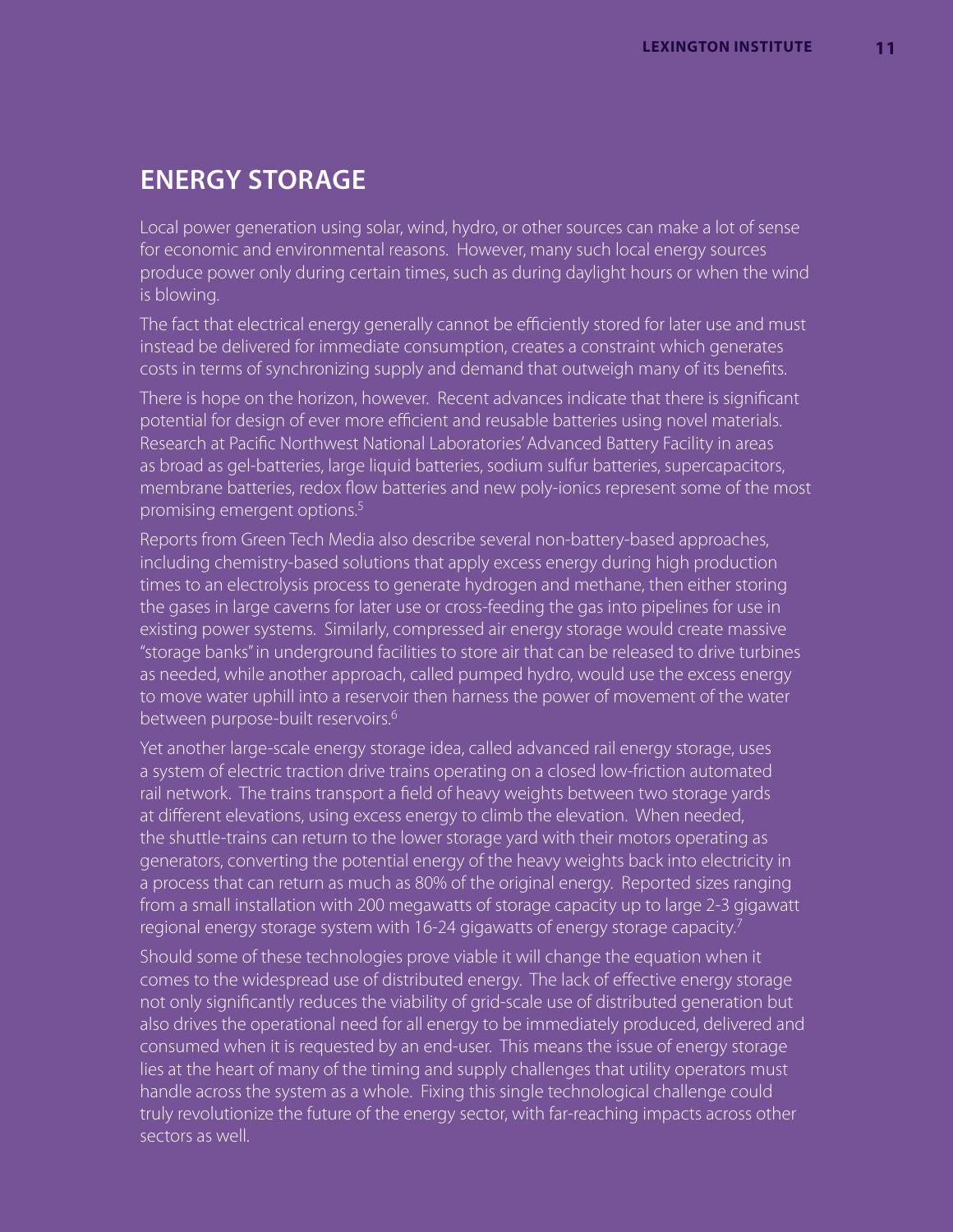### **CASE STUDY: 'SPIDERS' & THE MICROGRID**

In an effort to develop ever more resilient power for military and national security needs, the Departments of Defense, Energy, and Homeland Security have joined forces to develop a program called Smart Power Infrastructure Demonstration for Energy Reliability and Security (SPIDERS). Comprised of three distinct phases, each progressively more challenging than the last and located across different test environments, SPIDERS was completed in 2015.

- **Phase One** was a single-circuit demonstration of a cyber-secure microgrid to handle waste water treatment at Joint Base Pearl Harbor-Hickam, Hawaii, and was completed in 2013. It consisted of a single distribution feeder, two electrically isolated loads, two isolated diesel generators, and an isolated photovoltaic array.
- **Phase Two** was a much more involved 2014 multi-building demonstration at Fort Carson, Colorado, that included integration of a large solar PV array and microgrid connected electric trucks. This phase demonstrated the viability of electrical-vehicleto-grid energy storage as well as the integration of a solar-based microgrid feeding

into the traditional power grid that serves the base. Consisting of three distribution feeders, seven building loads, three diesel generators, and a one-megawatt segment of the onsite PV array, as well as five bi-directional electric vehicle chargers, this phase successfully demonstrated the ability to tie together new microgrid functions alongside traditional power grid services.8

**• Phase Three**, completed in 2015, was located at Camp Smith, Hawaii, and represented the defense department's first installation-wide microgrid. It included new and existing generation sources to form a microgrid supporting the loads of the complete installation, including stationary prime power diesel generators designed for continuous use and a battery system to demonstrate near-instantaneous transition from

*The Smart Power Infrastructure Demonstration for Energy Reliability and Security program addressed 4 critical requirements:*

- *Protect defense critical infrastructure from power loss due to physical disruptions or cyberattack to the bulk electric grid;*
- *Integrate renewables and other distributed generation to power defense critical infrastructure in times of emergency;*
- *Sustain critical operations during prolonged utility power outages; and*
- *Manage defense department installation electrical power and consumption efficiently, to reduce petroleum demand, carbon "bootprint", and cost.10*

utility power to microgrid operation. In so doing, the Camp Smith microgrid provided for full operation of the base during a simulated extended full electrical outage.<sup>9</sup>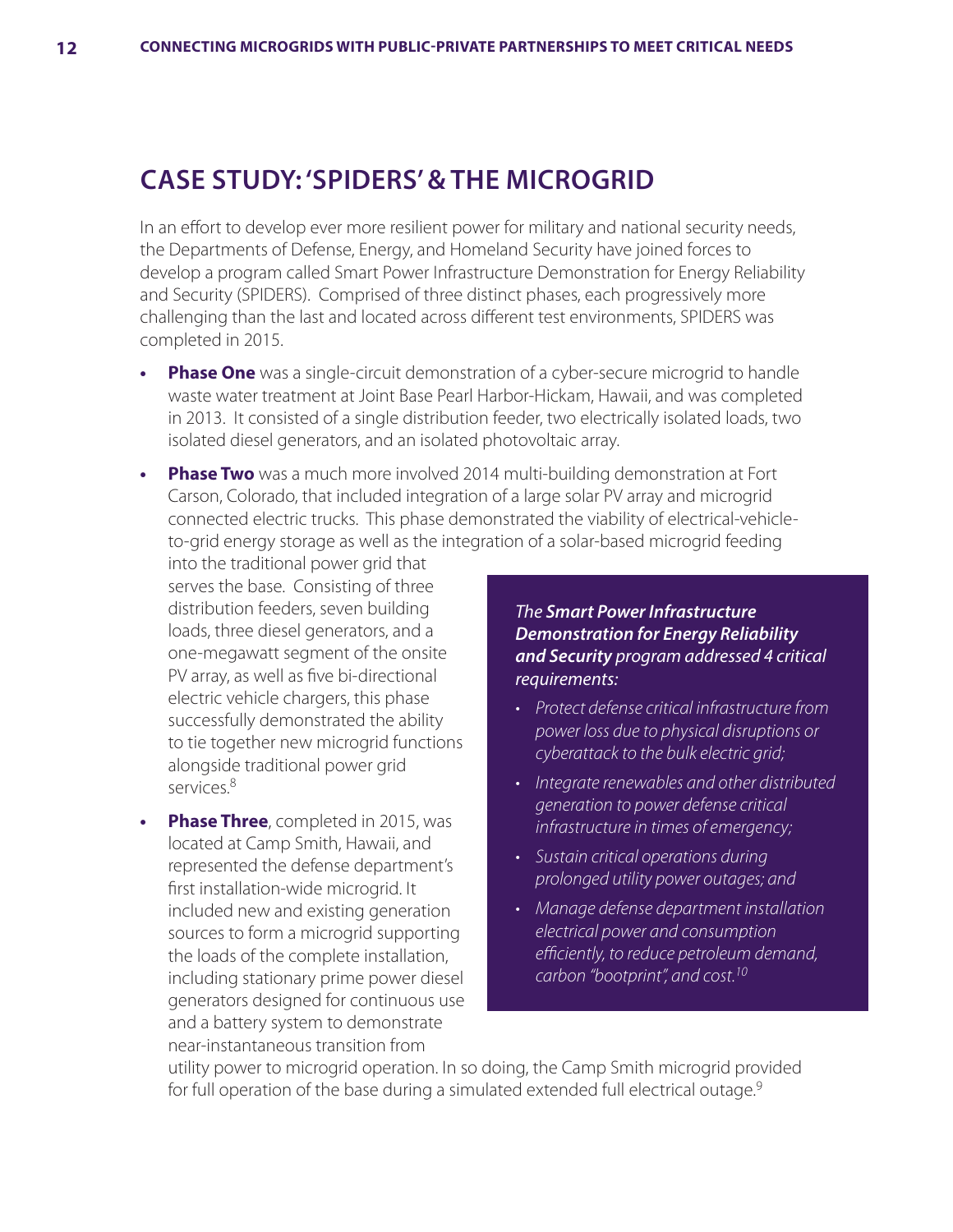## **CYBER SECURITY TOOLS FOR SCADA**

Ensuring the security and integrity of data used by the computer systems that control the power grid is a major concern throughout the entire electrical power industry. Firms that produce, transmit and deliver power are concerned about the safety of their workforce, their infrastructure, and their customers, as well as the physical and privacy concerns of the customers themselves and the community leaders, public health and law enforcement communities that would respond should a major cyber breach occur.

Fortunately, new technologies are being developed every day to help meet these very challenges.

One of the best ways to protect cyber systems is illustrated by rules-based message traffic

monitoring that protects the integrity of infrastructure supervisory control and data acquisition (SCADA) networks. Because SCADA are responsible for remote monitoring of and adjustments to the physical components of the grid, they often represent the very point at which digital commands can create a real-world physical infrastructure failure. Tests and real-world events have occurred where manipulation of the data feeds for SCADA controls caused catastrophic systemic failures, most prominently the 2007 Idaho National Laboratory test and the 2010 STUXNET attack.

Many of the most advanced message control systems, such as Sierra Nevada Corporation's BINARY ARMOR® (pictured), are small, self-contained and ruggedized devices operating a secure and purpose-built operating system that is connected between the SCADA remote terminal units (RTUs) and the network router that connects out to the broader internet. These devices control the bi-directional flow of messages by ensuring only appropriate messages that conform to the specific roles, duties, and permissions associated with a given



*Sierra Nevada Corporation's Binary Armor device.*  (Image: Sierra Nevada Corporation)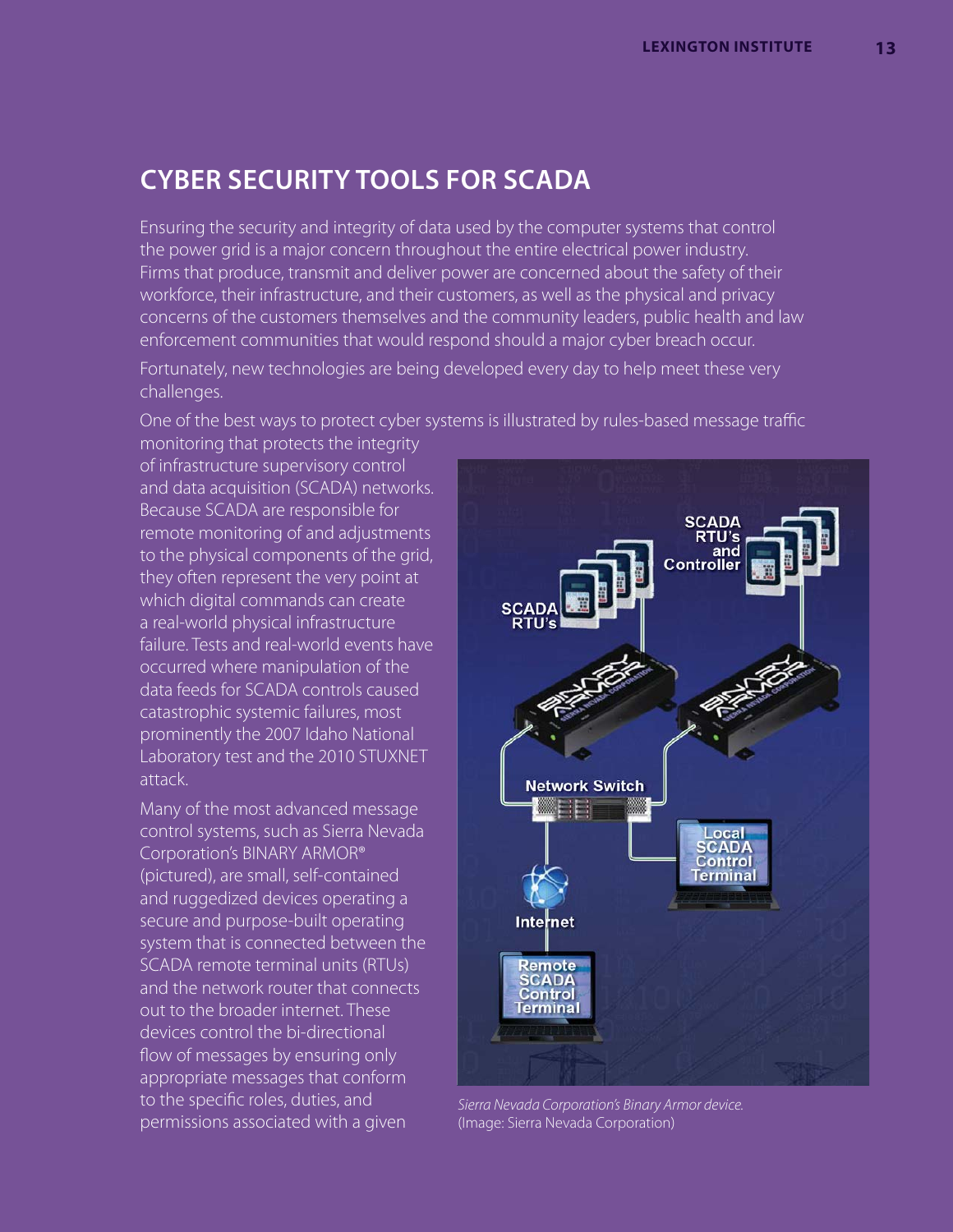RTU are allowed to pass through the network. They also integrate local and network-based event-logging with specific processes for ensuring validation of systems configuration and prevent tampering.

Such measures are an important component of a secure microgrid because, despite all the promise of a fully automated and digitized electrical grid, the all-too-real concerns about potential cyber breaches mean that users will not accept such risks without appropriate mitigation measures. Consequently, devices such as these may well become ubiquitous throughout the future of our modernized power grid, including inside of local microgrids and also at any point where a microgrid's control systems would connect to the broader national electrical grid.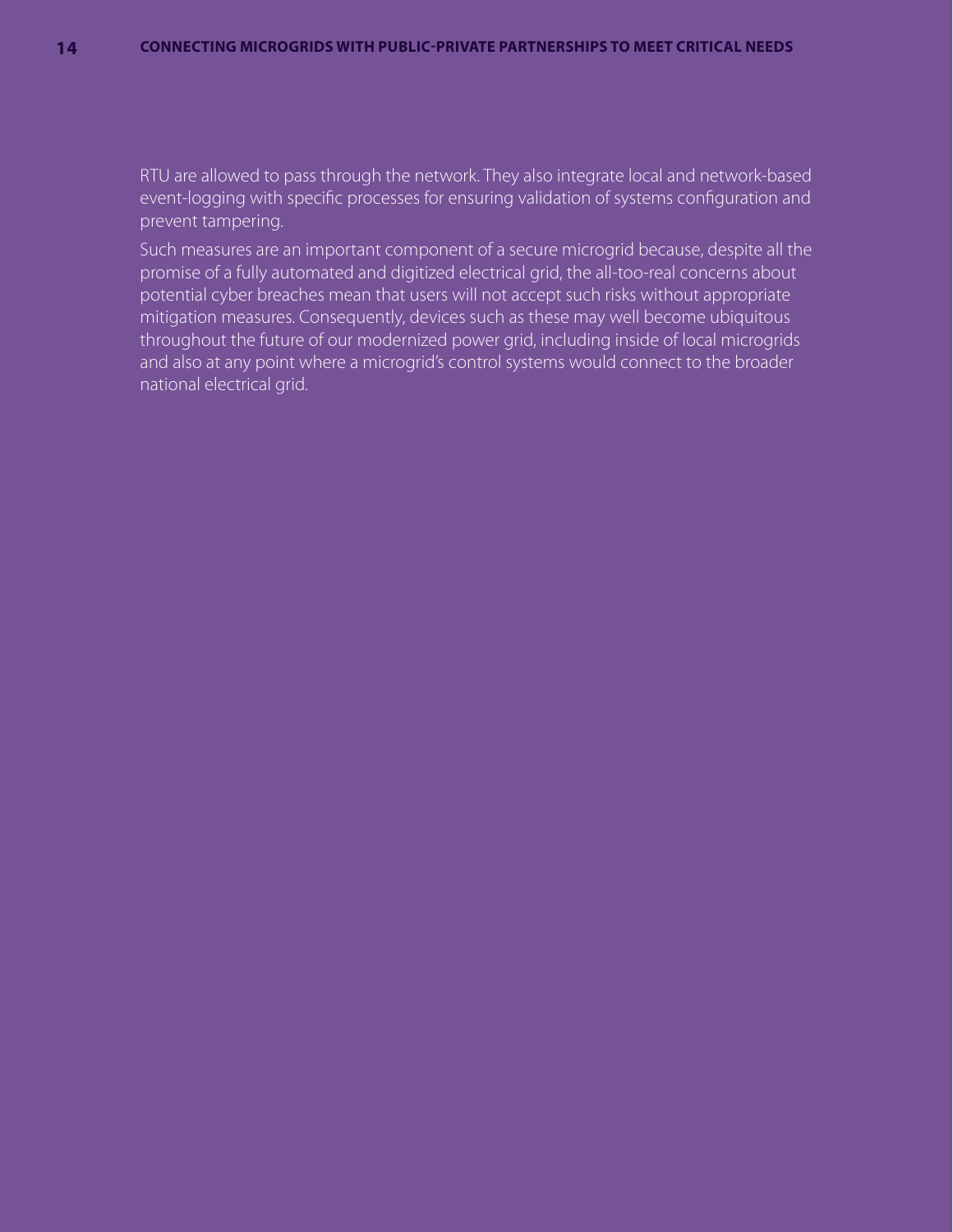## **CONCLUSION**

Microgrids represent an important mix of new technologies that can significantly improve the operation and cost-benefit analysis of ensuring the robust, resilient delivery of 'alwayson' clean energy. However, the myriad legal, political and financing hurdles that remain

to be surmounted may prove too formidable for this industry to emerge in the near term. The best remedy for overcoming these impediments is a large-scale Public-Private Partnership that can combine multiple complementary resources, and that partnership will need a strong leader. A significant role will be played by the Department of Energy, which continues to support research projects and advanced design studies on microgrids around the country, including through its Grid Modernization Initiative.

Nonetheless, given its relative size as a potential market driver, an equally important role may well be played by the Department of Defense. Indeed, as recently observed by industry insider John Carroll, "The military is the technology leader. Every utility is looking at

*Microgrids will play an important role in the future of U.S. and global electrical power systems. But to fulfill their potential microgrids still need significant further development involving robust Public-Private Partnerships, and the U.S. military should take the lead based on defeating risks to operational surety.*

the Department of Defense for how they are deploying microgrids. At conferences all over the country, utilities and municipalities are coming together to understand what the military has been doing... The military is absolutely the leader.<sup>"11</sup> And so the next practical step may well be to ensure that the military acts as a responsible market-leading consumer by fully embracing this opportunity to help usher in a new era of modern, efficient and resilient microgrids that can serve as a feasible supplement to the nation's aging power grid.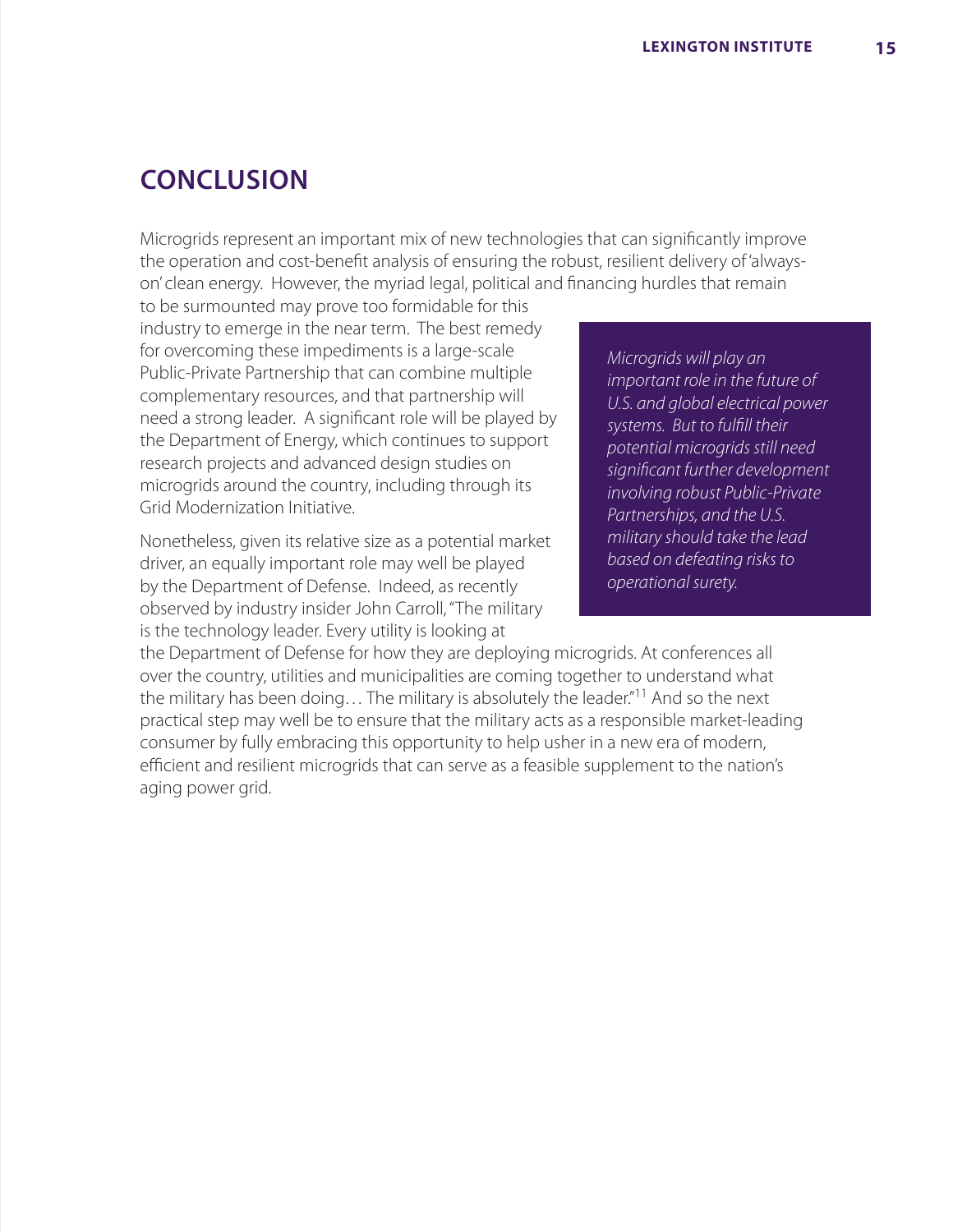## **ENDNOTES**

- 1 Statement Of Patricia Hoffman Assistant Secretary For Electricity Delivery and Energy Reliability U.S. Department of Energy Before The United States House of Representatives Appropriations Subcommittee on Energy and Water Development, March 25, 2014.
- 2 Pareto Energy, "Frequently Asked Questions," accessed August 2016, http://www.paretoenergy.com/faq/
- 3 "Community Microgrids: A Guide for Mayors and City Leaders Seeking Clean, Reliable, and Locally Controlled Energy," *Microgrid Knowledge* (Energy Efficient Markets LLC, 2015).
- 4 Ibid.
- 5 James Conca, "Batteries Or Train-Pumpted Energy For Grid-Scale Power Storage," Forbes.com, May 26, 2016, http://www.forbes.com/sites/jamesconca/2016/05/26/batteries-or-train-pumped-energy-for-grid-scale-powerstorage/#734ad9b57de5.
- 6 Giles Parkinson, "The Long-Term Storage Challenge: Batteries Not Included," GTM, December 17, 2013, http://www.greentechmedia.com/articles/read/the-long-term-storage-challenge-batteries-not-included.
- 7 Grid Scale Energy Storage, accessed August 2016, http://www.aresnorthamerica.com/grid-scale-energy-storage.
- 8 "Powering a Modern Military Fort Carson: A Case Study," Sun Technics, accessed August 15, 2016, http://www.suntechnicsusa.com/us/fort\_carson.html.
- 9 "Technology Transition Final Public Report: Smart Power Infrastructure Demonstration for Energy Reliability and Security (SPIDERS), Joint Capability Technology Demonstration, Version 1," accessed August 15, 2016, http://energy.gov/sites/prod/files/2016/03/f30/spiders\_final\_report.pdf.
- 10 SPIDERS: The Smart Power Infrastructure Demonstration for Energy Reliability and Security, Sandia National Laboratories, http://energy.sandia.gov/wp-content/gallery/uploads/SPIDERS\_Fact\_Sheet\_2012-1431P.pdf.
- 11 Lisa Cohn, "Military Advances Energy Independence with Microgrids," April 30, 2014, *Greenbiz*, https://www.greenbiz.com/blog/2014/04/30/military-advances-energy-independence-microgrids.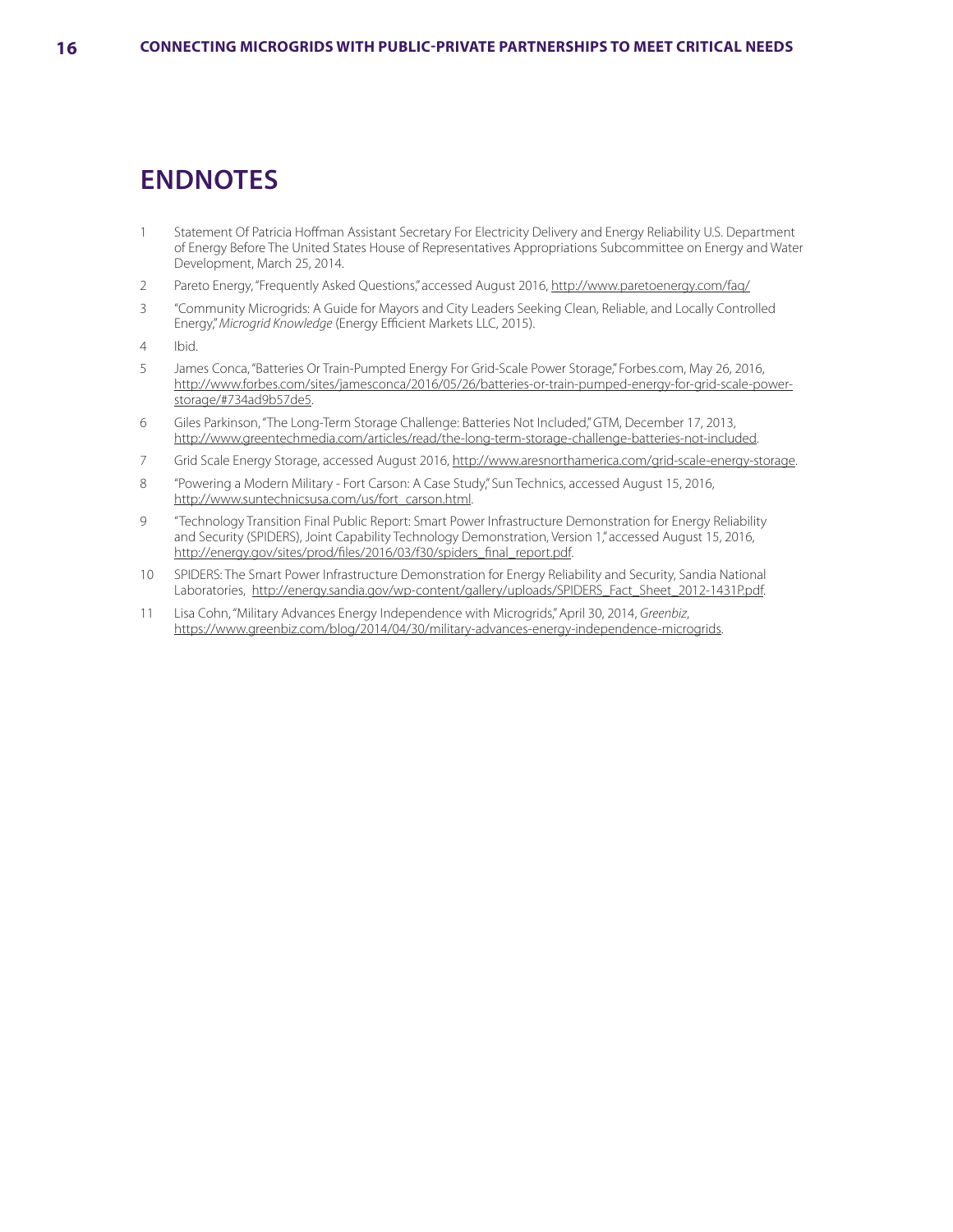#### **Future of the Power Grid Series**

- 1. *Keeping the Lights On: How Electricity Policy Must Keep Pace with Technology*, Don Soifer and Daniel Goure, July 2014
- 2. *Challenges and Requirements for Tomorrow's Electrical Power Grid*, J. Michael Barrett, June 2016
- 3. *Connecting Microgrids With Public-Private Partnerships To Meet Critical Needs,* J. Michael Barrett, September 2016

## **ABOUT THE AUTHOR**



Lexington Institute Adjunct Scholar J. Michael Barrett is a homeland and national security expert and noted author with an extensive background in security policy, military intelligence, and support to US counter-terrorism operations at home and abroad. His homeland and national security credentials include serving as the *Director of Strategy* for the White House Homeland Security Council, *Intelligence Officer* for the Office of the Secretary of Defense, and *Senior Analyst* for the Chairman of the Joint Chiefs of Staff, War on Terrorism Branch. He currently serves as the Director of the Center for Homeland Security & Resilience, a public policy think tank based in Annapolis, MD.